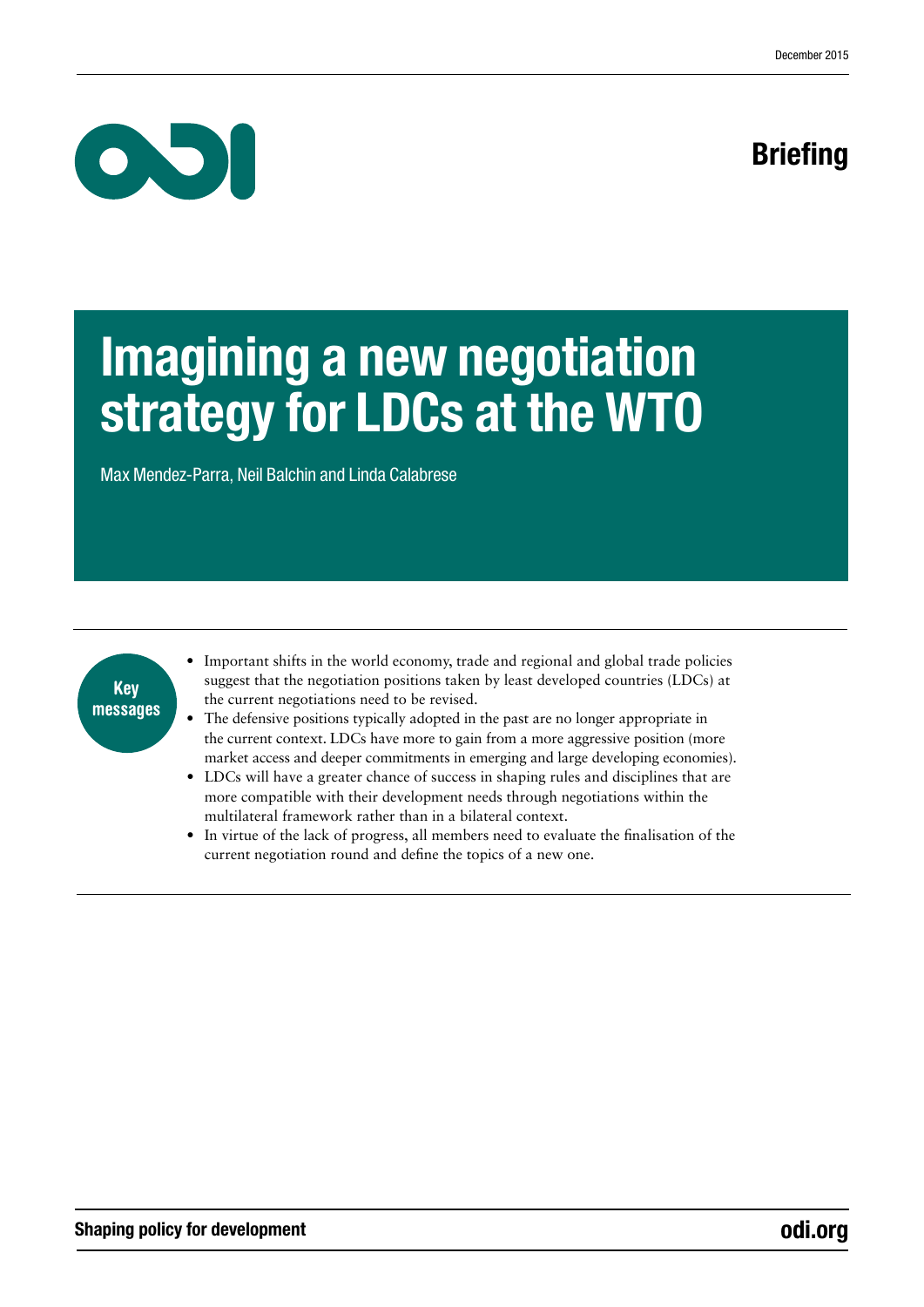### Acknowledgements

We would like to thank Sheila Page and Dirk W. te Velde for their useful comments and suggestions. Any errors are exclusively ours.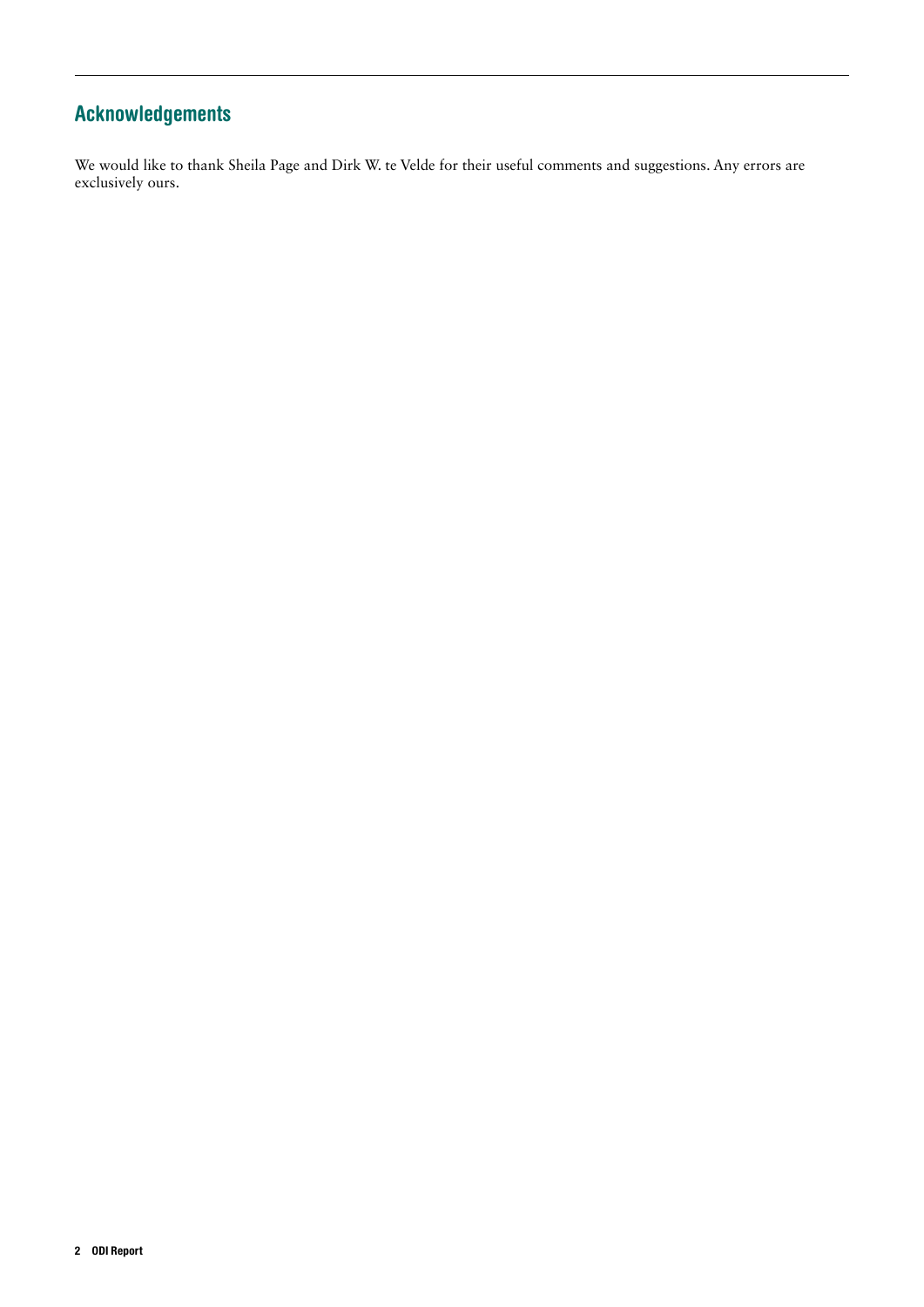#### Introduction

The upcoming World Trade Organization (WTO) Ministerial Conference (MC) to take place in Nairobi, Kenya from 14-18 December 2015, provides another opportunity to finalise the current Doha trade negotiations round which started in 2001. A settlement may increase trust in the foundations of the multilateral trade system. Unfortunately, all signs suggest that, yet again, no agreement will be reached.

However, the negotiation premises have changed significantly from when the Doha Round (DR) negotiations were launched in 2001. Changing dynamics in the global economy, together with important structural transformation of the economies of least developed countries (LDCs), have seen a marked change in the structure of trade involving these countries. This is reflected both in the more diversified set of products that LDCs are exporting (especially with more manufactured goods being exported from these countries) as well as in the increasing importance of Brazil, China, India and other emerging economies as trading partners for LDCs. The growing importance of South-South trade for LDCs represents a significant departure from the prevailing dominance of North-South trade at the onset of the DR.

At the same time, the Nairobi MC is set to occur in the midst of a global trade slowdown. Trade growth has been weak in the aftermath of the global economic crisis, and particularly since 2010 (Hoekman, 2015). This has been reflected in a declining rate of growth in the ratio of global trade to gross domestic product (GDP). Indeed, recent data suggests that trade is lagging global output growth and, in fact, is beginning to decline. According to Constantinescu et al. (2015), this is not only the product of slow growth in GDP, but also the result of structural changes in the relationship between trade and GDP.

These, and other, important shifts in the world economy, in the structure of global trade and in trade policies both regionally and at the global level suggest that the negotiation positions taken by LDCs at the onset of the DR in 2001, and at the subsequent MCs in the lead up to the forthcoming negotiations in Nairobi, need to be revisited, reformulated and updated in order to take into account these changing realities.

There is also a feeling among negotiators, policymakers, researchers and other stakeholders that there is little point in continuing to negotiate around the framework of the DR (Mehta, 2015). Although members such as the European Union (EU) seem to endorse (at least publically) the multilateral negotiations, they agree that significant recalibration is needed (European Commission, 2015). The DR is outdated and is not addressing the main concerns of either developed or developing countries. Therefore, there is a tacit understanding that whatever the outcome, this should be the last meeting to negotiate around this framework.

The intention of this brief is to provide insight into how the aforementioned changes in the world economy and in global trade have affected the negotiation positions of LDCs. We highlight potential courses of action for LDCs in several key areas. In general, we argue that the defensive positions that LDCs have typically adopted in the past are no longer appropriate in the current context, and that they have more to benefit from a more aggressive position to steer negotiations towards their development needs. This should imply more market access in emerging and large developing countries. Furthermore, we suggest that LDCs will have a greater chance of success in shaping rules and disciplines that are more compatible with their development needs through negotiations within the multilateral framework rather than in a bilateral context.

#### Negotiation background

The outcome of the Uruguay Round (UR), which concluded in 1994, was disappointing for both developing countries and LDCs within this grouping. Although it succeeded in including agriculture on the negotiating table, it did not address the most important trade-related development issues. The process to transform restrictions into tariff equivalents, for example, left many countries with large differences between the Bound and the Most Favoured Nation (MFN) tariffs (the so-called binding overhang), leaving members with substantial room to alter their tariffs and protect them from future reductions.

At the same time, the development agenda was becoming increasingly urgent. In the face of persistently low commodity prices in the years that followed the UR, it was clear that developing countries and LDCs would need to diversify their export supply, a task made more difficult by the distortions in the international trade system generated by tariffs and subsidies.

The DR was launched in 2001 to address these issues. It constituted a chance to reform and improve the multilateral trade system. At the outset, good progress was achieved, with members agreeing on the negotiation framework and other issues. This included agreement, for example, on the way that tariffs would be reduced in agricultural products (the tiered formula approach) and on how non-ad-valorem tariffs should be transformed into advalorem equivalents for negotiation purposes. However, by the time of the Cancun MC in 2003, which involved more topics and a greater number of countries, complications in the negotiations had begun to appear. For their part, developed countries were reluctant to reduce their support to agriculture; while many developing countries were not willing to loosen protection on industrial products. By the Hong Kong MC in 2005 hopes where renewed but negotiations finally stalled over several complicated issues and, despite attempts to relaunch negotiations in 2008, there was no further progress until the Geneva and Bali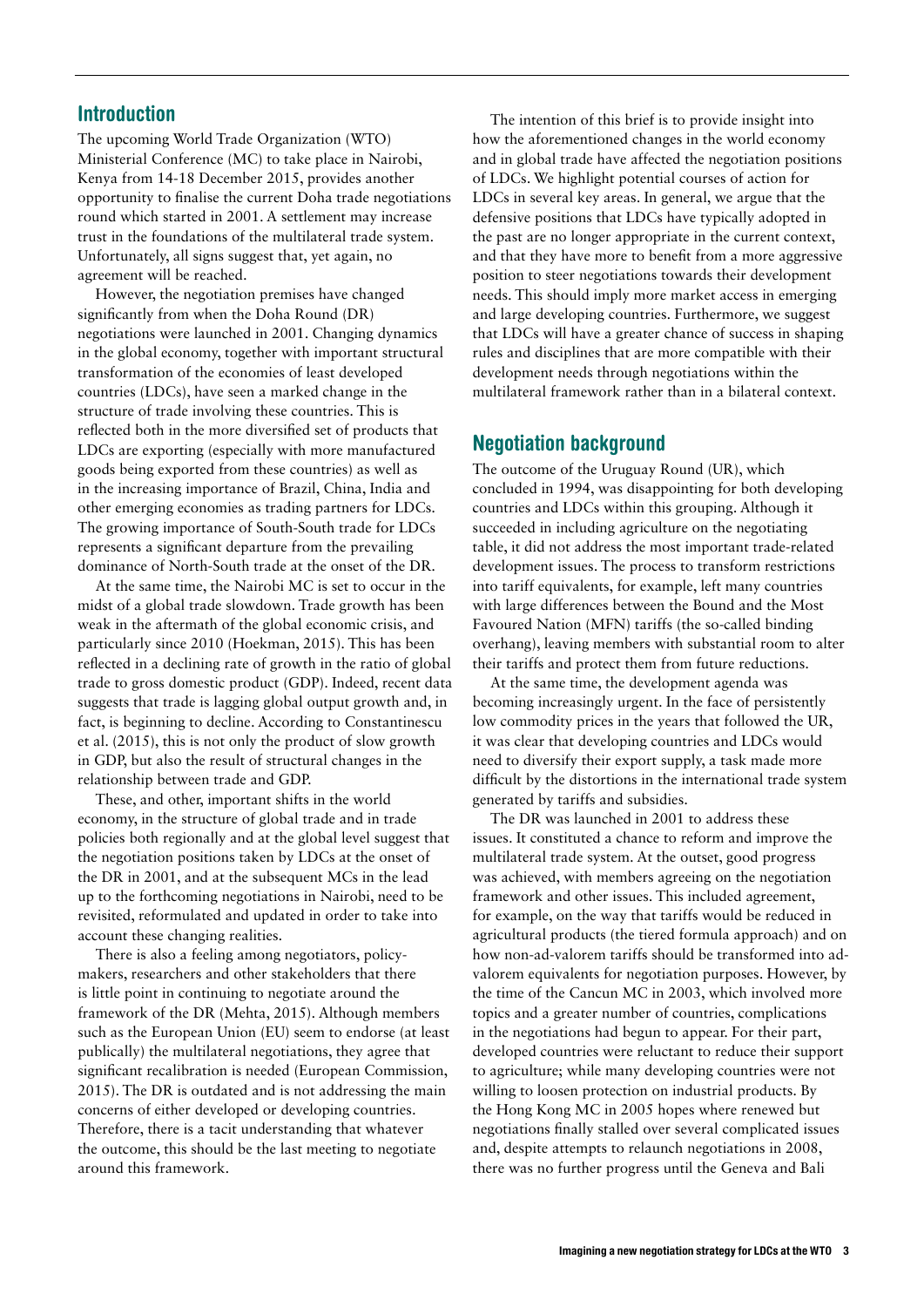MCs in 2011 and 2013, respectively. Here, a strategy of seeking to agree on topics in which there was less conflict among members, while leaving more complicated issues for further negotiation, paved the way for the conclusion of the trade facilitation agreement of 2013. At the same time, an increase in the negotiation of free trade agreements (FTAs) lessened interest in some countries in reaching a multilateral agreement. More recently, the surge of megaregional agreements, such as the Trans-Pacific Partnership (TPP), has posed another challenge to the multilateral system (Mendez-Parra, 2015).

Changing dynamics in the global economy suggest that it may be time to re-visit the development agenda. The trade profile of LDCs has evolved since the commencement of negotiations in 2001. Even amid high oil prices, the share of mineral fuels and lubricants in LDCs' merchandise exports has fallen (from 24.4% in 2001 to 16% in 2013). LDCs are still exporting food products but they are also exporting more manufactured goods (up from a share of 12.4% of merchandise exports in 2001 to 21.9% in 2013).

Moreover, LDCs are no longer trading with the same partners. In 2001, the EU, the United States (US) and Japan accounted for more than 50% of total LDC exports. By 2013, these countries accounted for half that share. Other countries, particularly China and India, are now more important export destinations for LDCs than the US and Japan.The share of LDCs' trade with the rest of the world has also expanded significantly, in part reflecting substantial growth in intra-regional trade.These shifting trade patterns reflect the growing importance of South-South trade, a significant departure from the dominance of North-South trade that was a feature of global trade at the onset of the DR.

These changes suggest that the negotiation positions adopted by LDCs during negotiations (particularly at the Cancun MC) are now outdated and in need of revision ahead of the Nairobi MC. Moreover, the aforementioned trade slowdown means that, at least at present, trade may present lower import demand from either developed countries or emerging economies (Hoekman, 2015). This, coupled with lower commodity prices and generally sluggish economic growth, suggests that the interest in finalising the negotiation might be renewed.

Finally, many WTO members have started to adopt protectionist measures, particularly since 2008. Regardless of whether these measures are seen as a response to, or the cause of, the global trade slowdown, they are particularly harmful to LDCs (Evenett & Fritz, 2015). These protectionist measures have not taken the standard form of tariffs and other restrictive instruments already under disciplines; but instead have tended to be adopted in other more subtle ways with the objective of either protecting

domestic markets or artificially enhancing competitiveness in third markets, thereby competing directly with the products of LDCs. The WTO provisions on these instruments tend to be ambiguous and, frequently, non-existent.

#### Changing priorities

To date, LDCs have tended to follow a defensive strategy in the WTO negotiations. This has been reflected in their concerns on preference erosion and special products, and their focus on special and differential treatment (SDT) provisions. These priorities are designed both to protect their access to developed country markets and to shield their domestic markets from any negative effects resulting from the trade reform process.

Some of these concerns are still valid. SDT provisions are seen by LDCs as essential in negotiations to secure a balanced effort by all WTO members based on their economic capabilities. However, the changing dynamics discussed above suggest that some of the positions taken by LDCs need to be reformulated. In particular, LDCs need to adopt a more demanding approach, especially with respect to their trade with the emerging economies. In this section, we delineate the main points of concern for LDCs within the current global trade environment and provide some suggestions on what the next negotiating agenda for LDCs should entail.

#### Market access and preference erosion

LDCs have been weary of the effect on their exports of a generalised improvement in market access (via reductions in the MFN), particularly in developed countries, because of preference erosion. The countries comprising the African, Caribbean and Pacific Group of States have been very emphatic about this problem. They are eager to try to prevent preference erosion arising from reductions in MFN tariffs. Any reduction in the MFN tariffs will reduce the margin of the preferences enjoyed by LDCs in developed countries. However, there is no scope in the negotiations to prevent the erosion of preferences occurring as a result of the growing number of countries that receive the same level of access due to FTAs.

This suggests that preferences are being, and will continue to be, eroded by other mechanisms outside the multilateral negotiations. As a result, even though LDCs may succeed in containing or delaying the reduction in MFN tariffs, they are powerless to prevent non-LDCs from matching preferential access in developed countries to non-LDCs. Consequently, LDCs have little to gain from devoting too much energy and focus towards opposing preference erosion in the negotiations.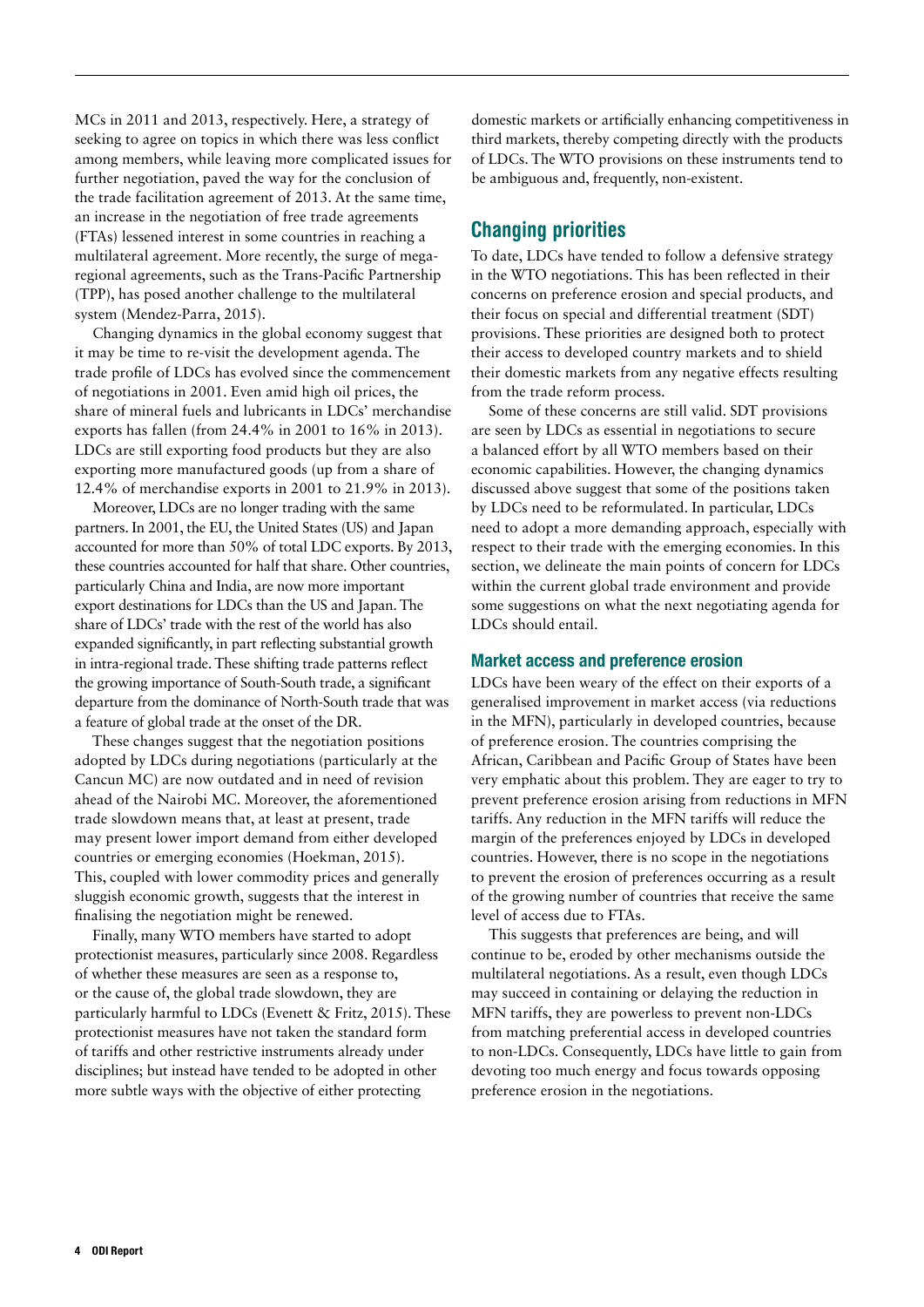#### Improving market access in other destinations

Negotiations are set under the premise that the liberalisation commitments made by countries should be in line with their level of development and stature in world trade. In this respect, there is a group of developed countries that are expected to make major commitments in terms of liberalisation; a group of developing countries that should make milder concessions under SDT; and a group of LDCs that are exempt from making any commitment (but are still encouraged to do so). The motivation behind this approach is grounded in a dominant North-South trade paradigm wherein developed countries are the main export destinations for LDCs. While this was certainly the case at the end of the 1990s and even in the early 2000s when the DR negotiations were launched, it is no longer true. As we showed earlier, the BRIC countries and other emerging market players are becoming major trading partners for LDCs. Moreover, many large emerging economies are currently responsible for the rise in protectionism.

These trends suggest that LDCs should look to secure enhanced market access into emerging markets. LDCs must aim to secure commitments from these countries to liberalise their tariffs in agriculture and with respect to non-agricultural market access (NAMA) so that they fall in line with the commitments made by developed countries.

An effective strategy for LDCs might be to support the position of large developing countries on market access (and in the other pillars) in agricultural products in developed countries, in exchange for better access into the markets of key developing countries.<sup>1</sup> LDCs would need to revise their position on preference erosion (as argued above) and adopt a more positive approach towards tariff cuts in countries that grant preferences.

This may also require LDCs to adopt a more active strategy with respect to SDT for these countries. Currently, members self-select into the main negotiation groups (developed countries and developing countries), $2$  which in turn define the depth of commitments that they are expected to make as well as the exceptions, waivers and implementation periods under the SDT provisions. Given the substantial heterogeneity among the economies that comprise the developing country group, the approach of self-selection is no longer coherent (Lopez Gonzalez et al., 2011). There are countries within this grouping that are in a position to make additional and deeper commitments (for instance, industrialised countries such as Korea, Israel and Taiwan) that are closer to those already made by developed countries. In principle, all G20 members, given the sizes of their economies, should adopt the same level of commitment.

These countries should be required to make larger cuts on their bound tariffs and implement other disciplines, currently only applied by developed countries. Moreover, they should have a more limited list of sensitive and special products, which will increase the reach of their tariff reductions. The reform of the SDT regime should also lead to the adoption of the Generalised System of Preferences by these countries.

Finally, in terms of special products, LDCs should align themselves with the position of seeking to restrict the number of products and define the criteria to be used in the selection of designated products. In particular, LDCs need to avoid exceptions on market access into large developing countries such as India and China.

#### Thinking ahead

An agreement on the complete DR in Nairobi is highly unlikely. A recently published draft declaration suggests that no agreement has been reached in the most important areas of negotiation.3 Even so, further disagreement and the continuation of negotiations would be very undesirable. A good outcome would be the finalisation of the current DR (at this stage, the outcome does not matter) and the establishment of a new negotiation round. This must include the collection of whatever possible from the current round in the form of plurilateral agreements and the setting of principles that are in line with the features of the current world trade environment and which address the concerns of all WTO members.

Global (or regional) value chains are an increasingly prominent feature of world trade. In this context, typical deep integration policies aimed at eliminating behindthe-border barriers and harmonising disciplines across countries are becoming as important as the elimination of tariff barriers between countries. Developing countries and LDCs are in a difficult position with respect to these issues. Policy-makers frequently state the importance of participating more actively in value chains and integration into value chains is regarded as an important tool for economic transformation in developing countries. Achieving this may require the adoption of disciplines that developing countries and LDCs have previously refused to negotiate in the multilateral forum. In particular, it may require liberalisation of the regulations that discriminate against foreign suppliers of goods and services, but also the inclusion of disciplines on investment and competition policy and government procurement.

- 2 The classification of LDCs is defined as per the United Nations' definition.
- 3 WTO 2015, "Draft of Nairobi Ministerial Declaration", 27 November 2015. (RD/WTO/7\*).

High agricultural prices in the last decade have not affected food net importers. This indicates that they should not have reservations about a reduction in the different forms of domestic support and export subsidies.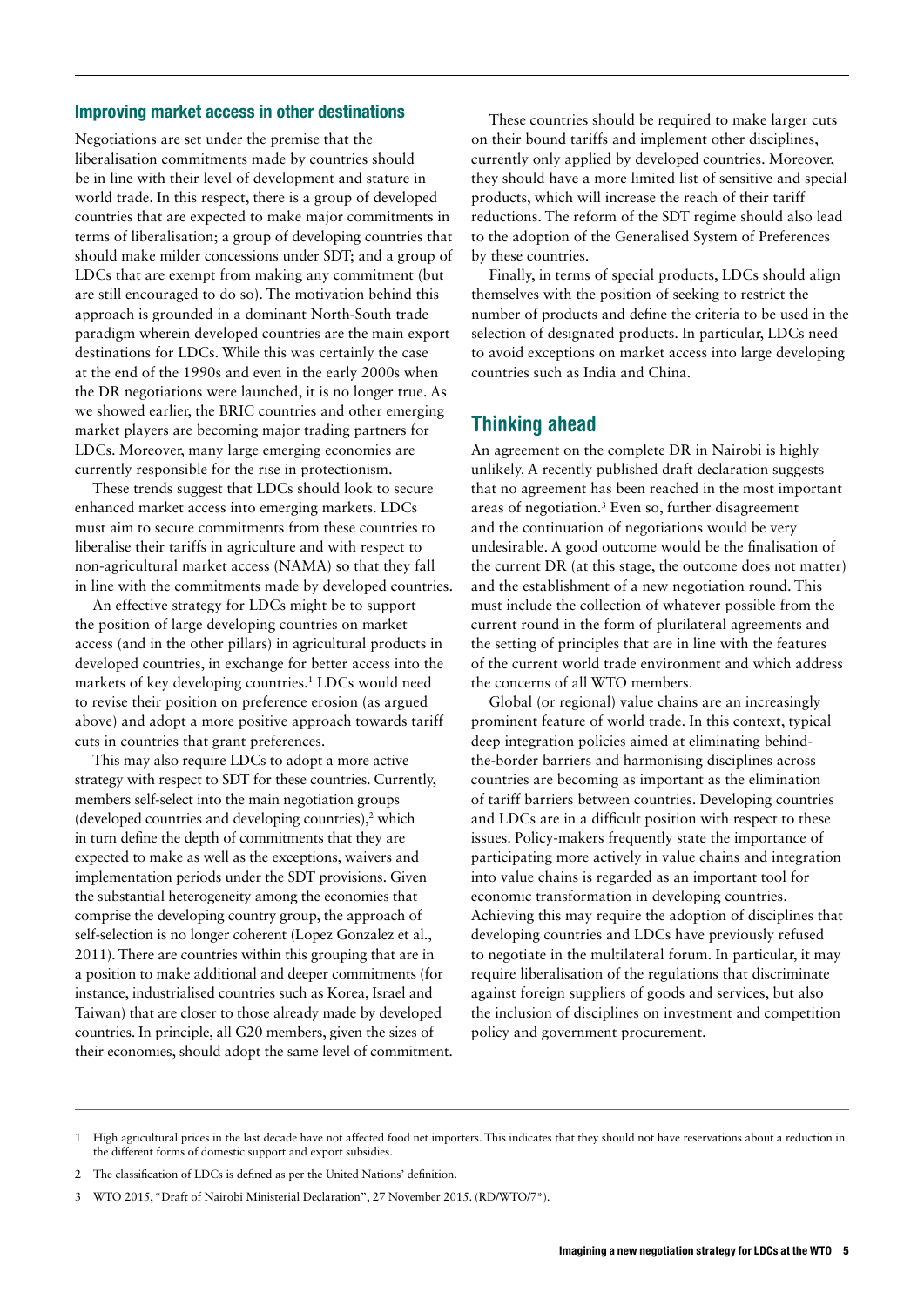This may appeal to some of the members that are disenchanted with the progress of the DR and have looked for alternatives in mega-regionals such as the TPP. In this way, the centre of the world trade liberalisation strategy would be back in the multilateral sphere, where developing countries and LDCs may have more tools available to them to steer results in their favour and ensure that their interests are better represented.

At the same time, developing countries and LDCs need to fight to introduce more disciplines on the use of certain instruments by developed countries and other emerging economies. For example, they should look to introduce limitations on the value added tax rebates that favour exports of countries that use these type of taxes.

The upcoming negotiation round should include, among its rules, the possibility of adopting more limited scope agreements (limited by subject) and other variable geometry agreements (limited by the number of countries). These type of agreements should be defined to allow any member to join whenever it is ready. The Single Undertaking has proven to be a major impediment to negotiations and progress towards reaching an agreement. The WTO should acknowledge that countries may not always be prepared to agree on everything and, therefore, build some flexibility into the negotiation process.

Although under SDT rules LDCs are exempt from commitments, they must reduce their tariffs and other forms of protection to inefficient sectors in their economies. This should not be seen as an effort but as an opportunity to facilitate productivity growth and diversify their production and trade structures. Minimum barriers to trade is a necessary condition for integration into global value chains.

The adoption of a common LDC position in the negotiations (the G90 group) has failed in both representing the interests of its members and facilitating the whole negotiation. Such a large group is particularly heterogeneous in trade and economic interests. LDCs must be ready to work with other relevant members that share similar trade interests. In this way, LDCs will see their position better reflected and negotiations will be more effectively facilitated.

#### Conclusion

The economic context in LDCs and the global trade environment more generally has evolved significantly since the negotiations started in 2001. In particular, the structure of LDC trade has changed markedly in the last 15 years. The product structure of LDC trade is becoming more balanced; and the growing importance of South-South trade for LDCs represents a significant departure from the earlier dominance of North-South trade patterns. At the same time, there has been a marked slowdown in global trade since 2010, and many WTO members have started to adopt protectionist measures, particularly since the onset of the global economic crisis. These changing dynamics suggest that LDCs need to revise their negotiation strategies and adopt a more aggressive approach that steers negotiations towards more effectively meeting their development needs. This includes looking for more market access in emerging economies and incentivising domestic trade reform.

LDCs must pay less attention to defending their positions against preference erosion in developed economies. This is because FTAs signed by developed countries are generating preference erosion for LDCs regardless of the multilateral agreement. Instead, LDCs must place greater emphasis on improving their market access in other destinations, particularly in emerging economies that are currently self-selecting into the 'developing countries' group. LDCs must target commitments from these countries to liberalise tariffs in agriculture and with respect to NAMA so that they are more in line with those made by developed countries. Similarly, LDCs need to adopt a more aggressive strategy with respect to SDT by requesting that the large emerging economies are included among those that will share the heaviest part of the liberalisation effort in the future negotiation round.

LDCs must not be afraid to negotiate issues related to behind-the-border protection and the domestic regulatory framework – all of which are key for the development of value chains – at the multilateral level. Some LDCs and developing countries have included many of these issues in current FTAs. Ultimately, LDCs will have a better opportunity to shape a new set of rules and disciplines that are more compatible with their development needs in the multilateral framework rather than in a bilateral context.

14 years have passed since the launch of the DR. The expectations that the DR could provide a basis to assist countries in their development process have been transformed into boredom and frustration. Many of the topics under negotiation are old and irrelevant. The world, and particularly LDCs, deserve a new package of rules and disciplines that can properly address the new set of challenges and opportunities present in the current global trade environment. The best outcome of Nairobi would be for the MC to pave the way for a new negotiation round that considers the new realities and challenges that developing countries face.